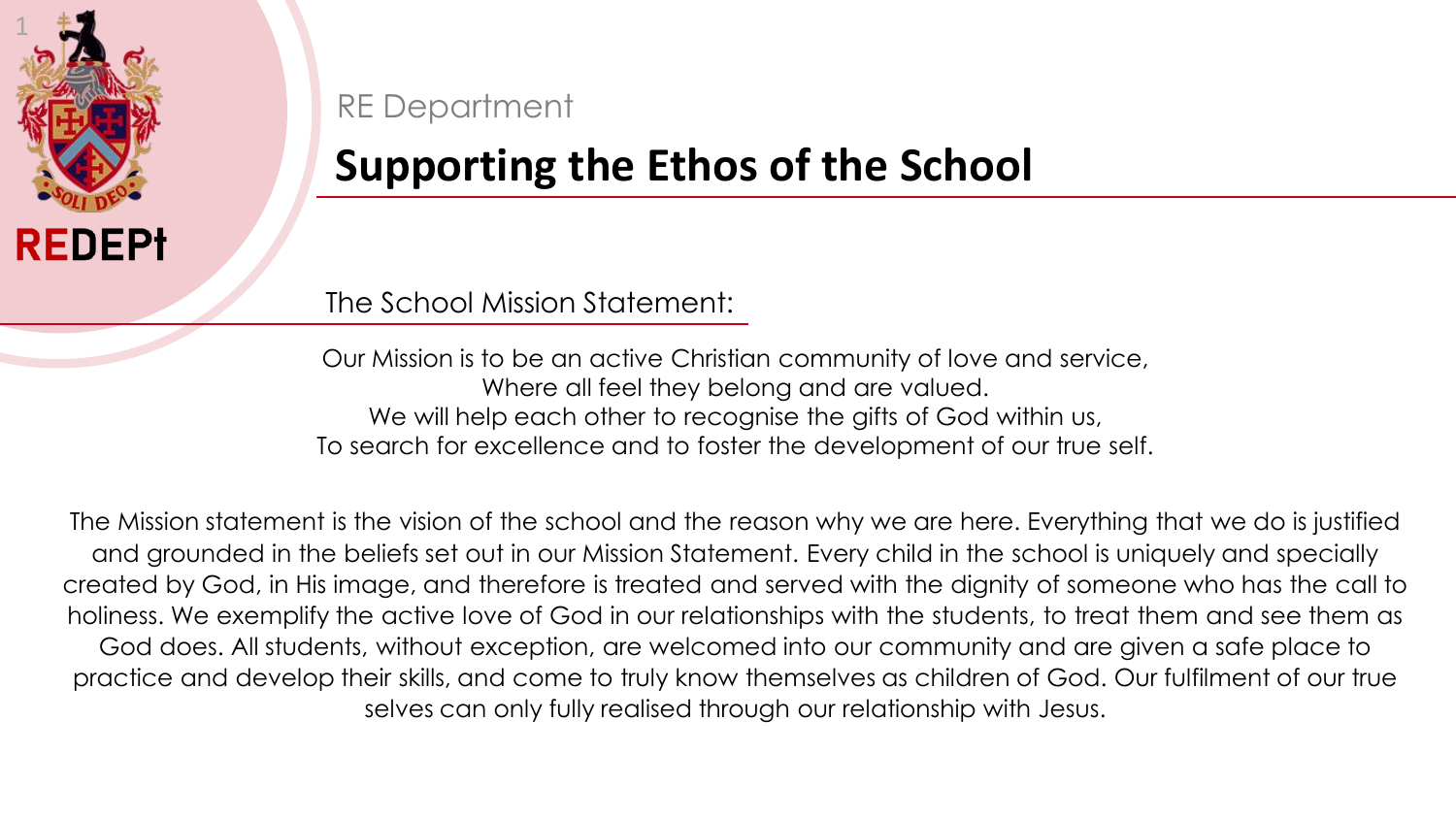**God has created me to do Him some definite service. He has committed some work to me, which He has not committed to another. I am a link in a chain, a bond of connection between people. He has not created me for nothing. I shall do good. I shall do His work.**

## **God our Father, Give us the strength and courage to be our true self. We make this prayer through Christ our Lord.**

**AMEN**

This prayer is based on the prayer of Blessed John Henry Newman, a Catholic Priest who played a pivotal role in establishing the Diocese of Birmingham in the 19<sup>th</sup> Century. Blessed John Henry Newman knew and worked closely with Bishop Ullathorne (the first Archbishop of Birmingham Diocese) and even though their personalities were totally different, they worked effectively to bring the Kingdom of Heaven to Earth. They both had a strong sense of social justice and the need to bring education to the poor and vulnerable. Blessed John Henry Newman's motto was "*Heart speaks to Heart"* and describes the importance of a deeper conversation and communion with God, which may ultimately reveal our true vocation to do good, and to do his work.

Although the prayer is written by John Henry Newman, it perfectly describes the experience and vocation of Bishop Ullathorne, through his conversion experience in the Baltic Sea, his ordination into the Benedictine Order, and his role defending the rights of Aboriginals and the imprisoned in Australia. Bishop Ullathorne was a vocal advocate for the role of women in the Church and dedicated the newly created Archdiocese of Birmingham to Our Lady in 1850.

Whether we feel teaching is our vocation or profession, we are part of an interdependent community of teachers and students. We must be able to rely and trust on one another, as Bishop Ullathorne and John Henry Newman did. In all things we will persevere to do what is right.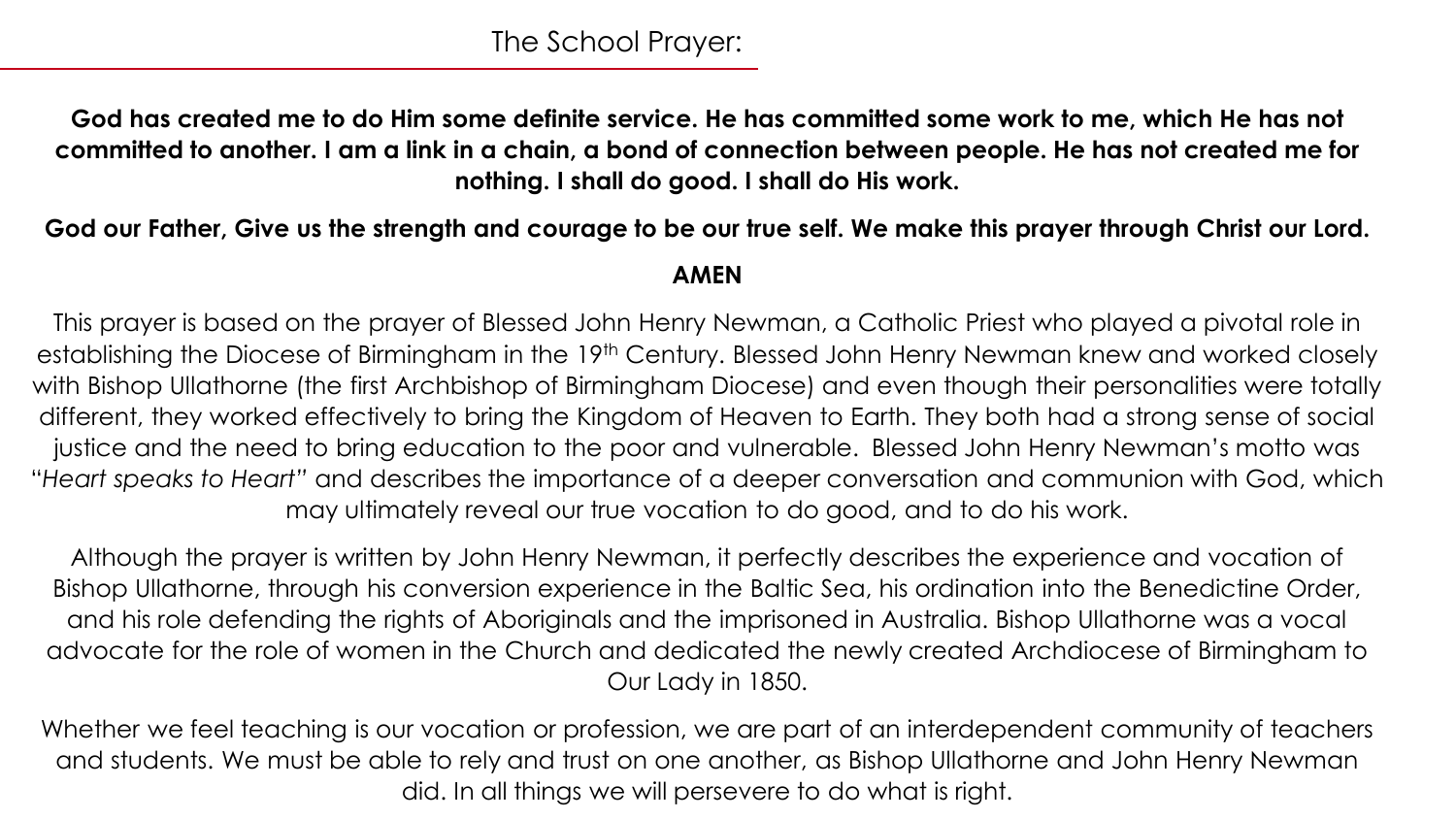The School Motto:

## **SOLI DEO (FOR GOD ALONE)**

The phrase *Soli Deo Gloria* has been used throughout the tradition of the Church to demonstrate how human work is to honour God. Our work and actions are also produced for the sole purpose of praising and giving Glory to God. We are reminded that Jesus states: "apart from me you can do nothing" (John 15:5) and encouraged that "nothing is impossible with God" (Luke 1:37)

*"For by grace you have been saved through faith. And this is not your own doing; it is the gift of God, not a result of works, so that no one may boast. For we are his workmanship, created in Christ Jesus for good works, which God prepared beforehand, that we should walk in them."* [Ephesians 5:8-10] We believe that Catholic Schools are created as part of God's plan to fulfil good works that He has prepared for us.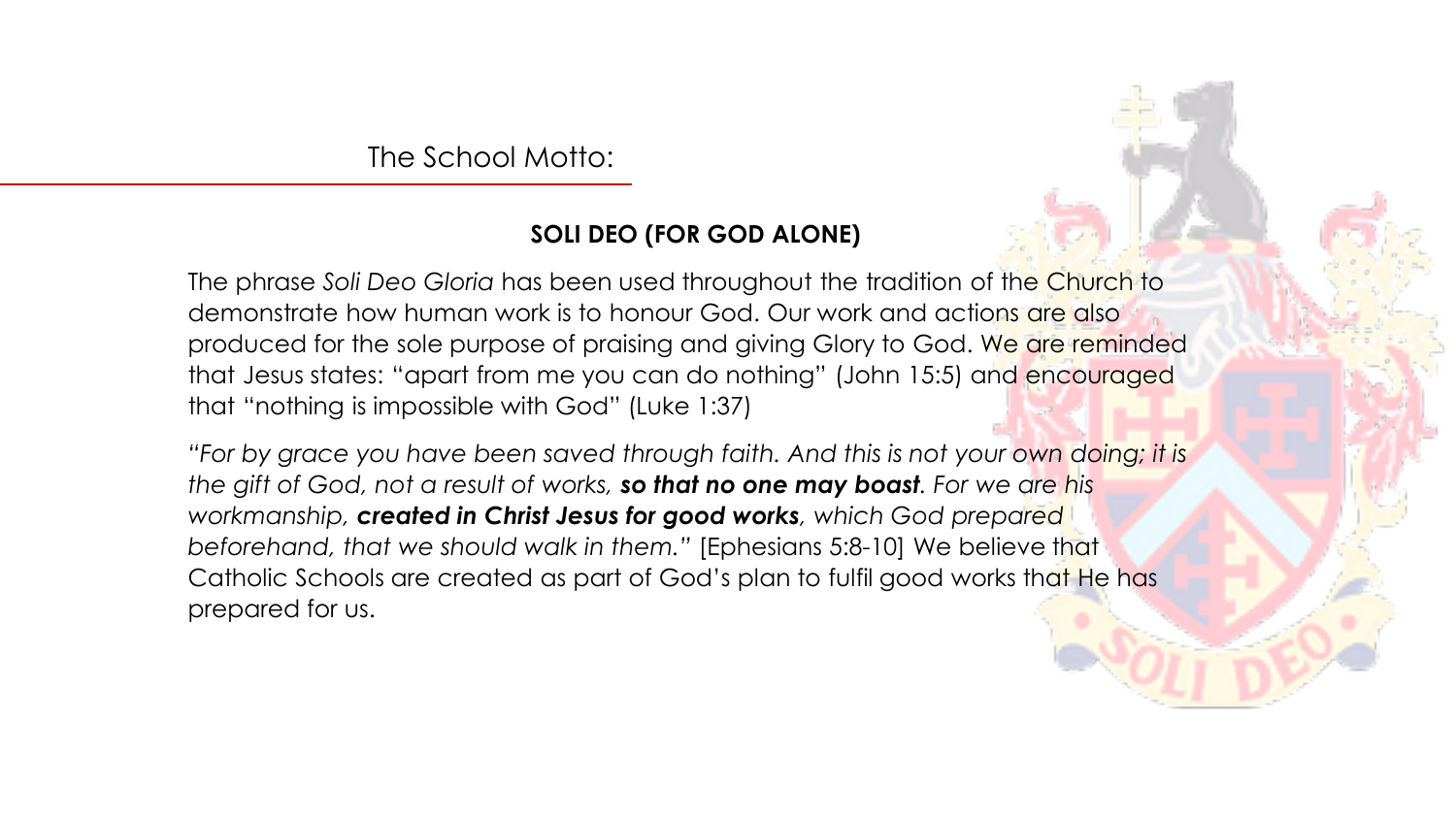The Ullathorne Way has been inspired by the Jesuit Pupil Profile. The Jesuits (Society of Jesus) are a community of Catholic Priests who are renowned scholars and teachers. They were founded by St Ignatius of Loyola, and are also involved in missions, evangelisation, environmental care, refugee aid and spiritual guidance.

The aim of Jesuit education is 'improvement in living and learning for the greater glory of God and the common good'. This fits nicely with our school motto, and outlines sixteen virtues that students are instructed in and encouraged to develop (Grateful/ Generous, Attentive/ discerning, compassionate/ loving, faith filled/ hopeful, eloquent/ truthful, learned/ wise, curious/ active, intentional/ prophetic.



To better reflect our school community, the Jesuit Pupil Profile has been edited and made to better complement the way we conduct ourselves in our community. These perfectly describe the character and life of Bishop Ullathorne, and are more representative of our own identity/ ethos.